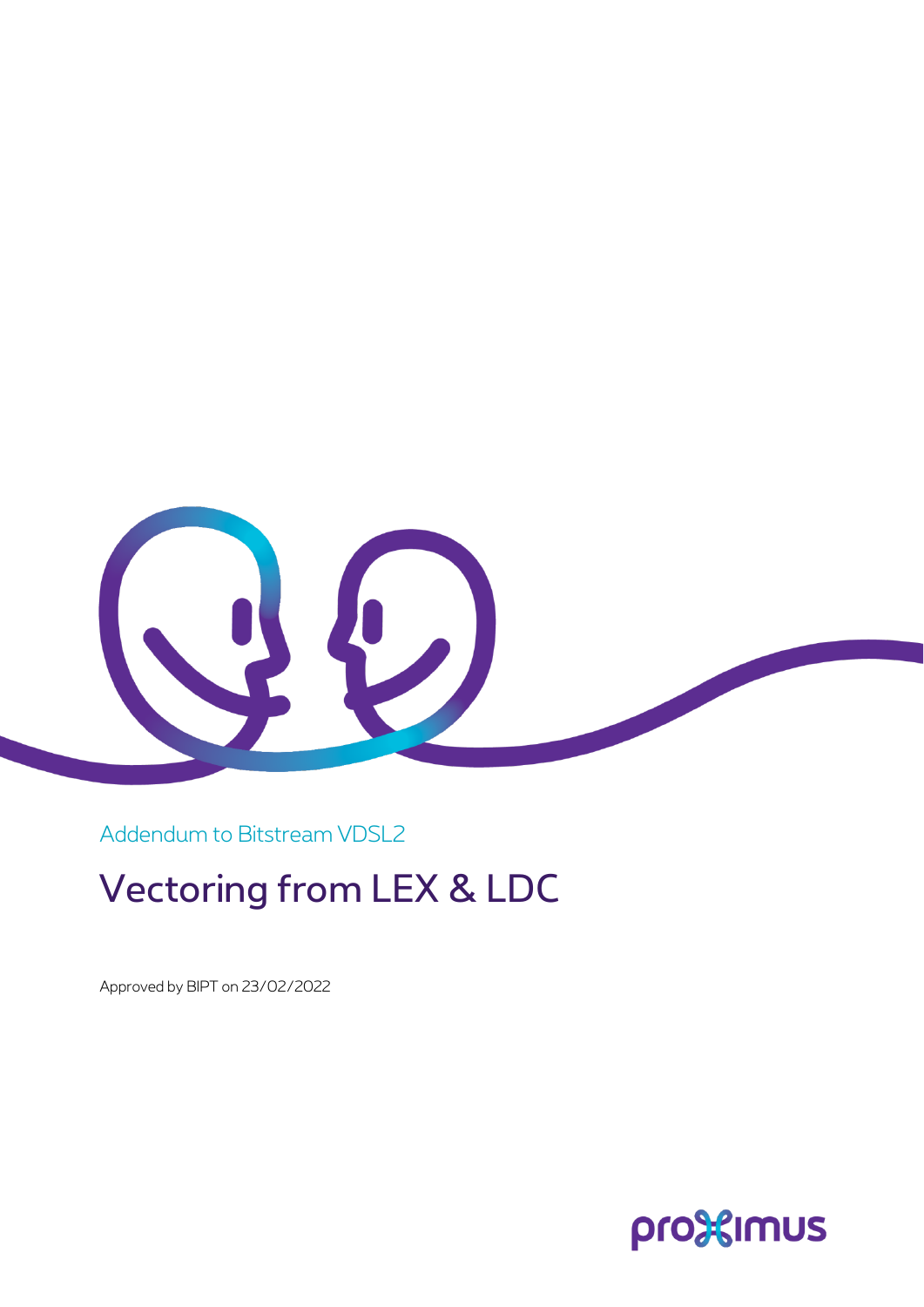# pro<sup>32</sup>imus

## **Table of contents**

|    | 4. Vectoring general principle and proposed new enhancements4 |
|----|---------------------------------------------------------------|
| 5. |                                                               |
|    |                                                               |
| 7. |                                                               |
|    |                                                               |
| 9. |                                                               |
|    |                                                               |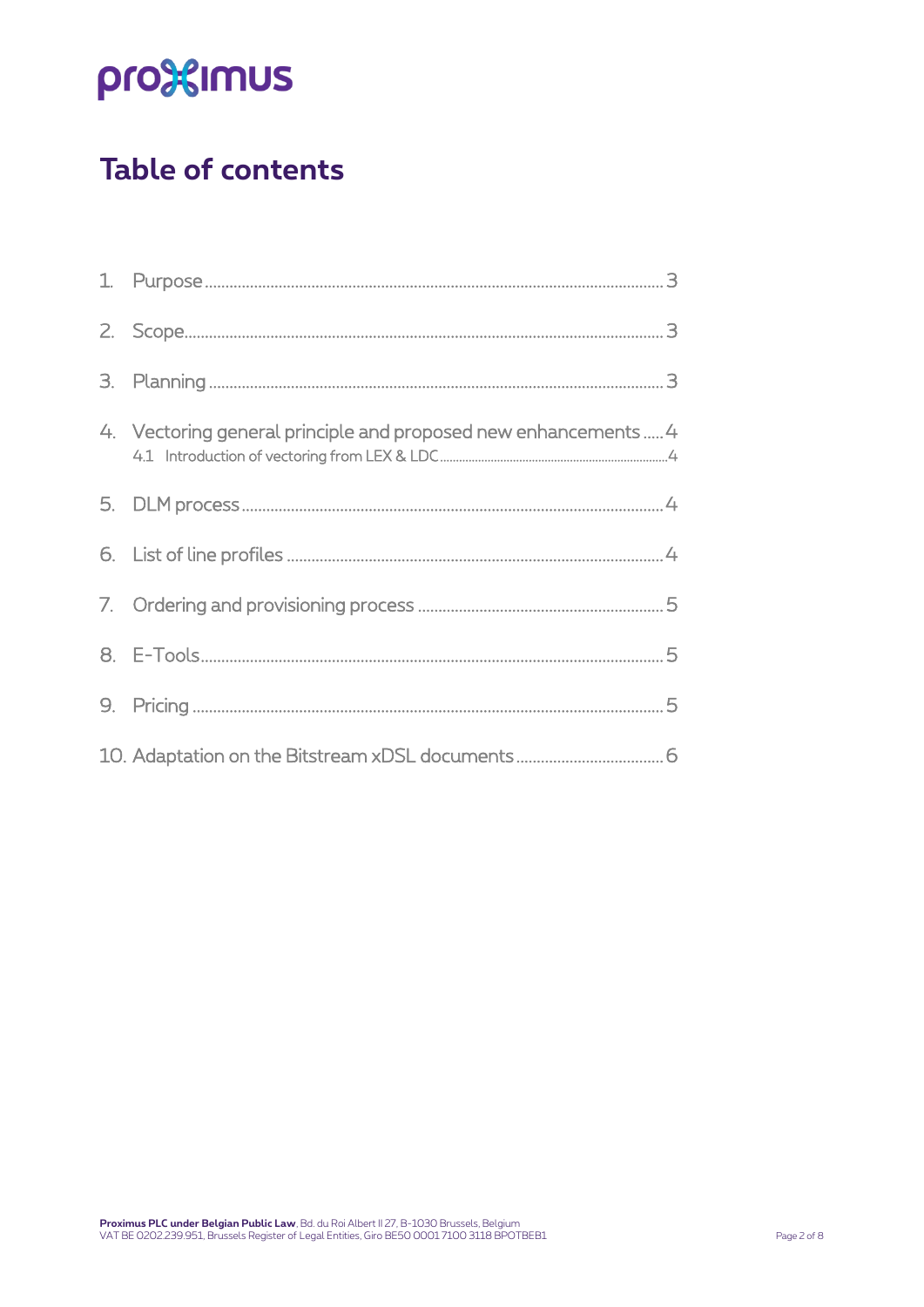## pro%imus

### <span id="page-2-0"></span>1. **Purpose**

The present addendum further improves the VDSL2 performance by the introduction of vectoring from LEX & LDC. In a first phase this will be limited to 2,2 MHz vectoring only. The activation of vectoring in the ADSL frequencies below 2,2 MHz might follow in a later phase. This will be communicated in due time.

<span id="page-2-1"></span>The purpose of the present addendum is to address the impacts on the Bitstream VDSL2 reference offer of the introduction of this enhancement.

### 2. **Scope**

<span id="page-2-2"></span>This addendum is applicable to the Bitstream VDSL2 services with Shared, Dedicated and Single VLAN, as described in the Bitstream VDSL2 reference offer.

### 3. **Planning**

The present addendum has been communicated to the BIPT in order to enable a progressive roll-out of vectoring from LEX & LDC **as from 19 July 2022**ª. A limited TFT (technical field trial) will continue in Q1 and Q2 2022.

The planning of the roll-out will depend on the outcome of the TFT and will be published in due time (i.e. minimum one month in advance) on the secured part of the Proximus wholesale website.

<sup>1</sup> Proximus might postpone this date in order to guarantee the quality of the deliverables.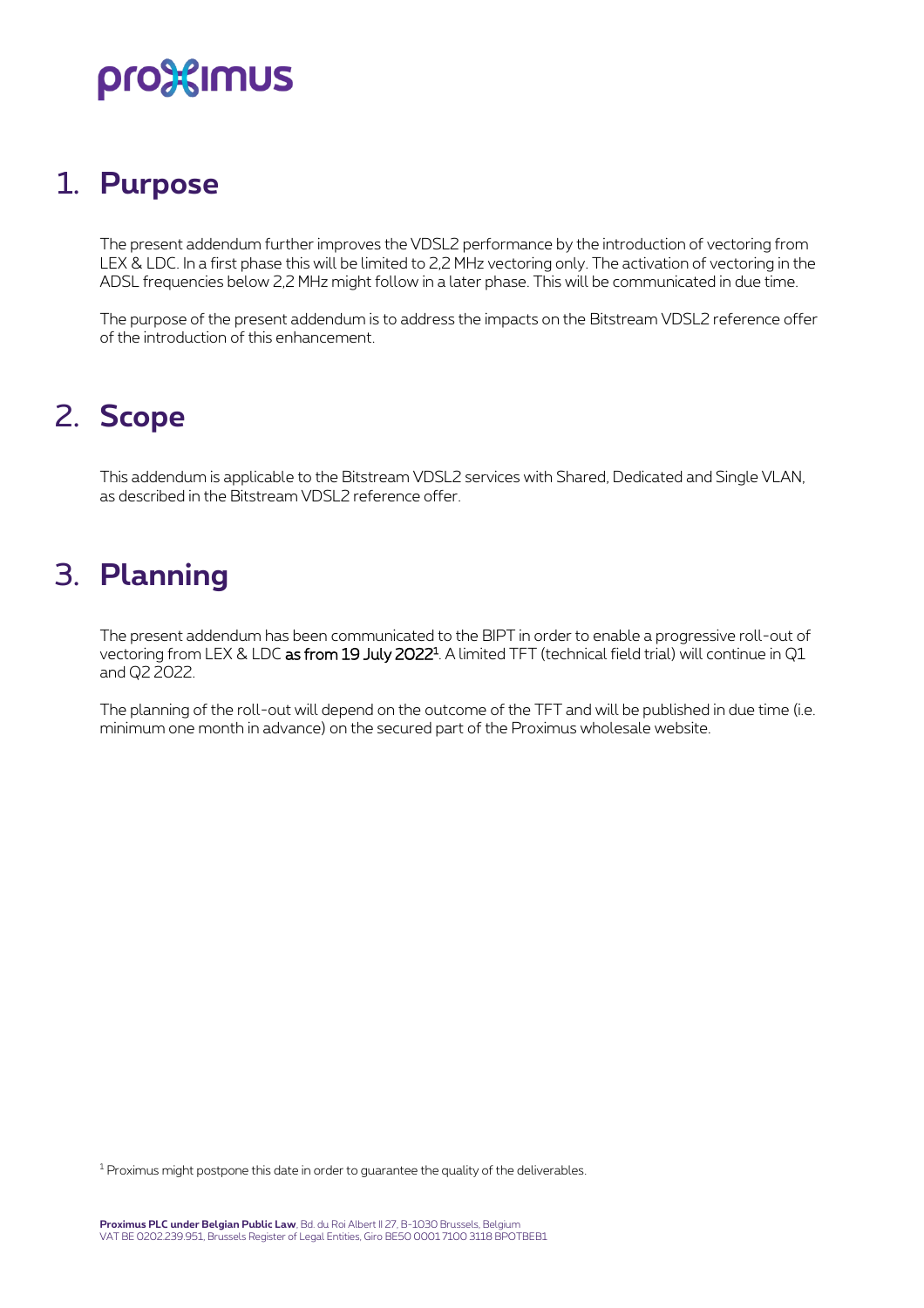# pro<sup>32</sup>imus

#### <span id="page-3-0"></span>4. **Vectoring general principle and proposed new enhancements**

Reminder: the principle of vectoring is to cancel the cross-talk (FEXT) between different VDSL2 lines present in the same copper binder by injecting an anti-signal on each crosstalk-impaired VDSL2 line of the bundle. With no interference, each vectored VDSL2 line can operate at higher-speeds, downstream and upstream, as if it was the only line in the binder.

Currently only VDSL2 lines delivered from a ROP (and not connected to a LEX or an LDC) can benefit from the increased performance of vectoring.

As from 19 July 2022, Proximus targets to improve the performance of the VDSL2 lines delivered from a LEX or an LDC (i.e. not from a ROP), gradually for up to about 200 LEXes/LDCs.

#### <span id="page-3-1"></span>4.1 **Introduction of vectoring from LEX & LDC**

The deployment of vectoring in ROPs across the Proximus fixed network has led to the situation where nowadays about 99,5% of the ROPs is vectored in one of the 3 possible vectoring levels (2,2 MHz, 1,1 MHz or 552 kHz). Today vectoring is not activated on LEX / LDC, meaning that VDSL2 lines connected to a LEX or LDC without passing through a ROP cannot benefit from the increased performance of vectoring. To remedy this situation, the goal of this proposed enhancement is to gradually activate vectoring on up to about 200 LEXes and LDCs outside the FTTH and Mantra+ zones as from mid 2022. To achieve this new ambition, the selected LEXes and LDCs will need to be equipped with the new IP-DSLAM MX-6 equipment which is already deployed in new ROPs since mid 2020. Next to vectoring, this new MX-6 equipment also offers the possibility to have 384 vectored ports (iso 192).

### <span id="page-3-2"></span>5. **DLM process**

<span id="page-3-3"></span>The purpose of the present addendum is also to apply the current DLM process on the newly vectored lines on a LEX or LDC.

### 6. **List of line profiles**

No new line profiles have to be created in the framework of the present addendum. The new deployment rules applicable with the introduction of this proposed enhancement will re-use the existing speeds and line profiles as defined in the prevailing version of the Bitstream VDSL2 reference offer.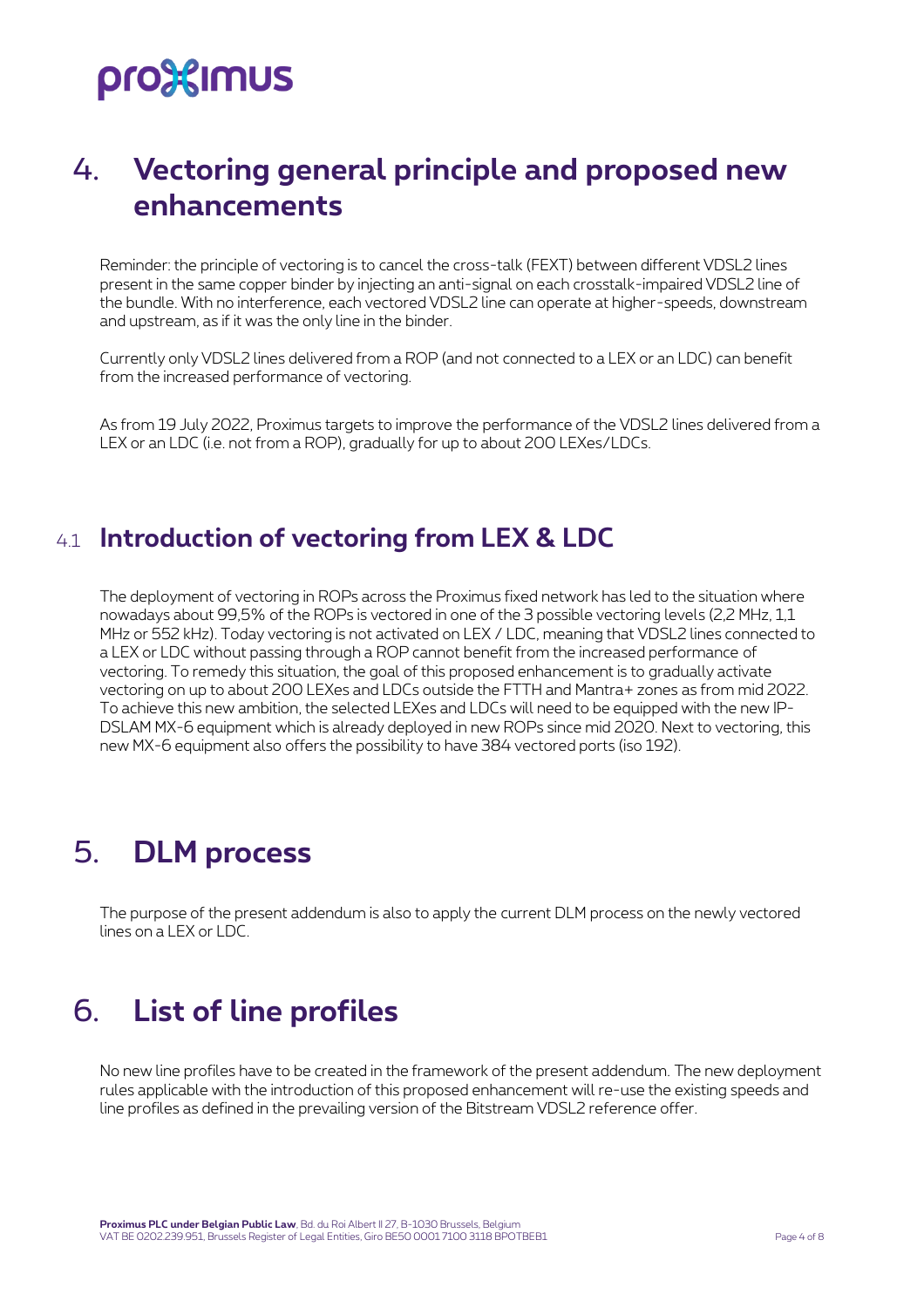# pro<sup>32</sup>imus

## <span id="page-4-0"></span>7. **Ordering and provisioning process**

<span id="page-4-1"></span>The changes proposed in the framework of the present addendum don't have any impact on the ordering process, nor on the communication flows during ordering and provisioning of new Bitstream VDSL2 lines.

### 8. **E-Tools**

<span id="page-4-2"></span>The changes proposed in the framework of the present addendum don't have any impact on the WSO pre-check tools (WSO GUI and SOA ordering interfaces).

#### 9. **Pricing**

The changes proposed in the framework of the present addendum don't have any impact on the pricing conditions of the Bitstream VDSL2.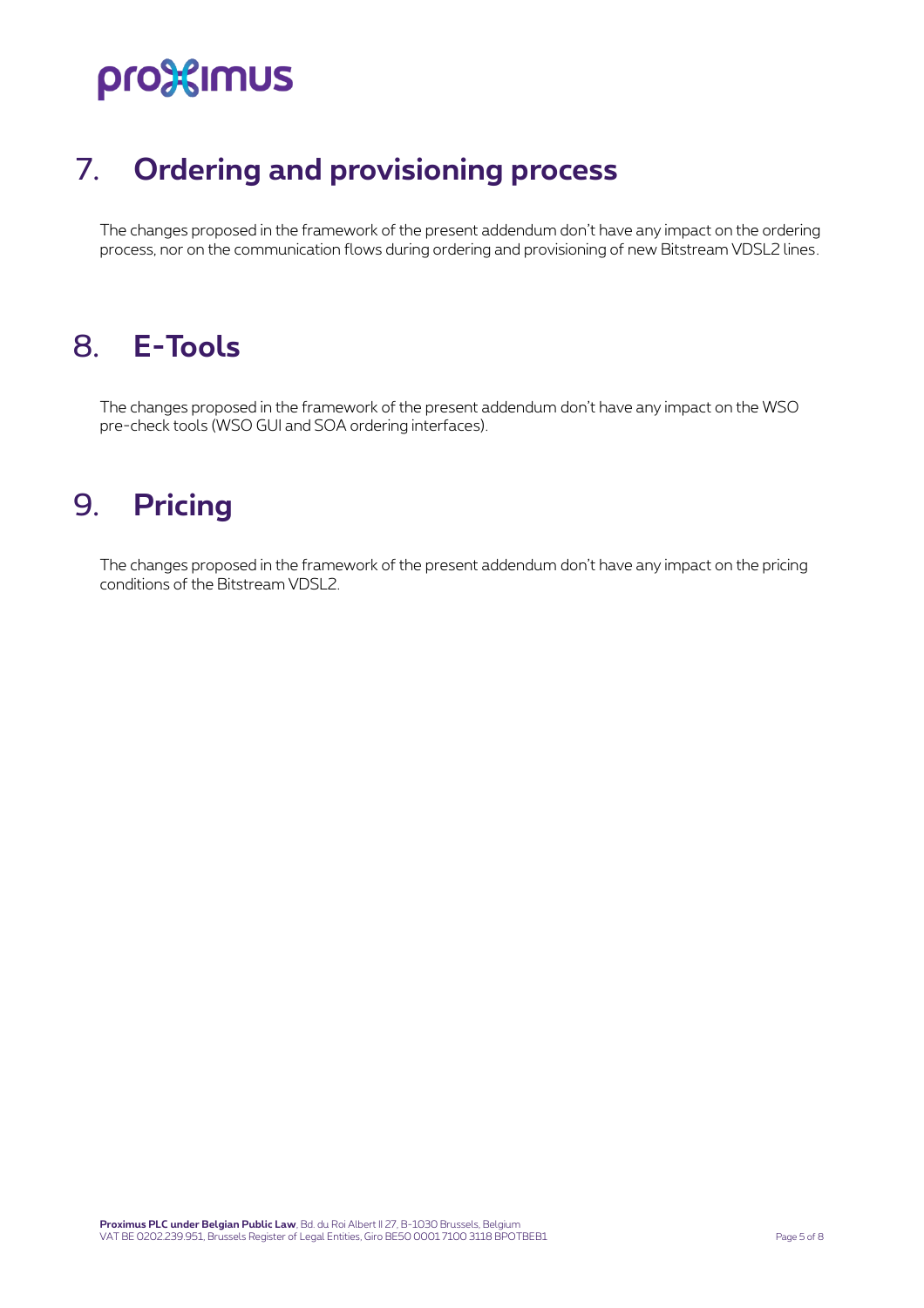# pro%imus

### <span id="page-5-0"></span>10. **Adaptation on the Bitstream xDSL documents**

The sections of the Bitstream xDSL offer documents which are impacted by this addendum are indicated in the subsequent paragraphs (changes are highlighted in blue). Those adaptations refer to the consolidated version of the Bitstream xDSL reference offer (version MSO & Servicing), published on the Proximus website, at

[https://www.proximus.be/wholesale/en/id\\_bitstream\\_xdsl/public/access/regulated](https://www.proximus.be/wholesale/en/id_bitstream_xdsl/public/access/regulated-services/bitstream-xdsl.html)[services/bitstream-xdsl.html.](https://www.proximus.be/wholesale/en/id_bitstream_xdsl/public/access/regulated-services/bitstream-xdsl.html)

Preliminary remark: changes related to the finalization of the TITAN roll-out and the introduction of the MX-6 card (RDLT-G) in the network are also mentioned below.

Main Body

### **4. Description of the Bitstream ADSL, Reach Extended ADSL2, ADSL2+ and VDSL2 services in scope of the present offer**

#### **4.1. Introduction**

19. The present offer is offered with Ethernet transport<del>. The Ethernet transport is done</del> over the Ethane or the TITAN network, the latter replacing gradually the former. Unless otherwise specified, the terms "Ethernet aggregation network" and "Aggregation network" refer to both the aggregation network on Ethane and the aggregation network on TITAN. During the transition period from Ethane to TITAN, some Proximus LEXs are connected to the TITAN network, while others are still connected to the Ethane network. All service n the present document can be offered on both Ethane and TITAN (depending on the availability),  $\overline{\phantom{a}}$  $t$ ingle VLAN service which is only available on TITAN.

31. In some local nets where a building (LEX or LDC) is phased out but also on selected ROPs in non Building Outphasing networks, the NDLT-G/RDLT-G card (also known as the vectoring or "multi-DSL" card) is also used to provide "ADSL from ROP" connectivity. Due to the incompatibility with the NDLT-G/RDLT-G card or the ROP having been activated for VDSL2 vectoring in the frequency band between 1,1 MHz and 2,2 MHz or between 552 kHz and 2,2 MHz, some Bitstream services are not supported as from the ROP and are de facto not available on ROPs with ADSL(2+) activated:

- Bitstream ADSL(2+) With Voice + ISDN;
- Some special VLAN configurations:
- Bitstream ADSL2+ for ROPs for which VDSL2 vectoring in the frequency band between 1,1 MHz and 2,2 MHz is activated;
- Bitstream ADSL for ROPs for which VDSL2 vectoring in the frequency band between 552 kHz and 2,2 MHz is activated.

The list of ROPs planned to be activated for ADSL(2+) is available on the Operator Personal Page of the CWS secured website.

The list of ROPs planned to be activated with VDSL2 vectoring in the frequency band between 1,1 MHz and 2,2 MHz and for VDSL2 vectoring in the frequency band between 552 kHz and 2,2 MHz is also published on the same location.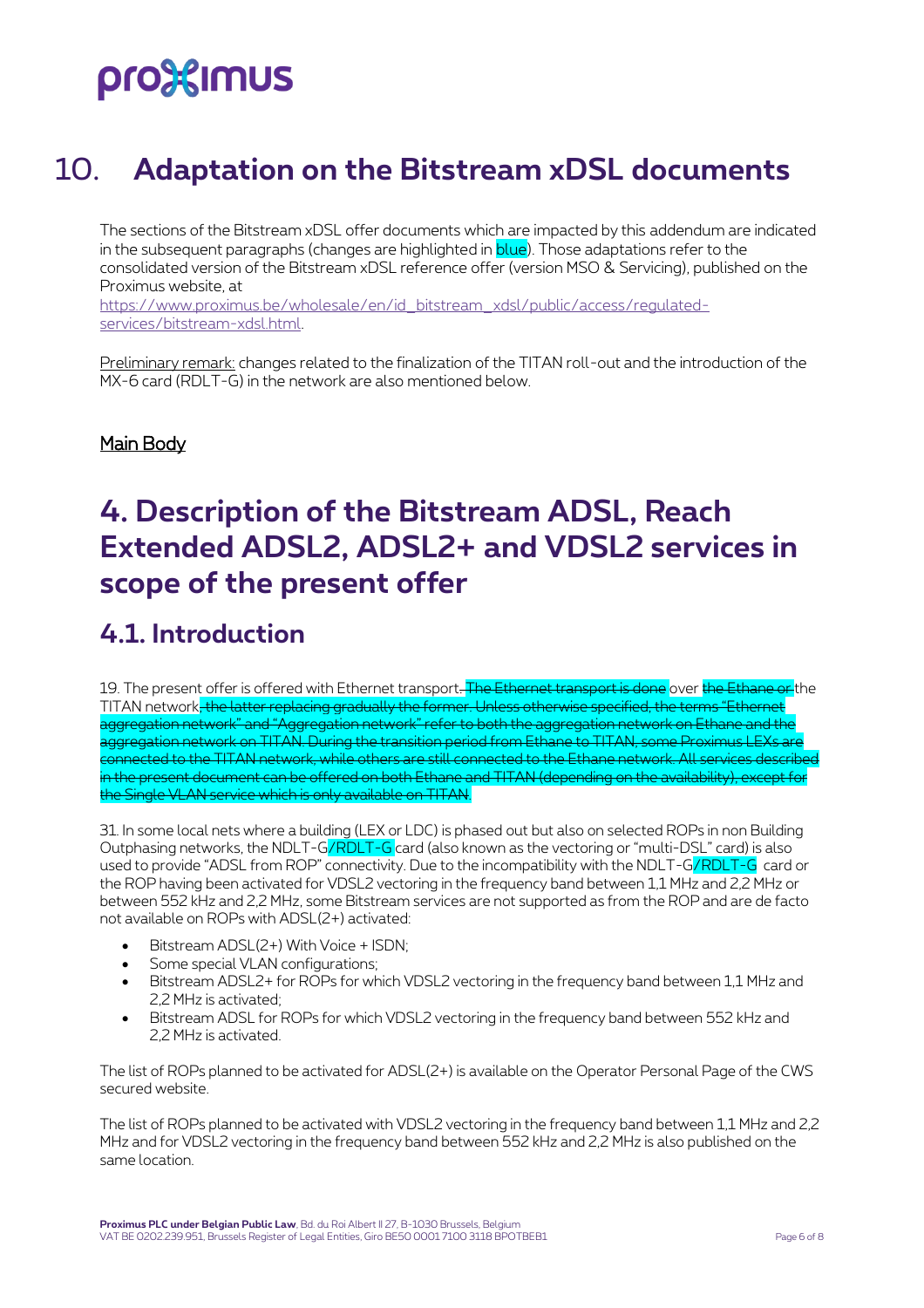

In a later phase, VDSL2 vectoring in the frequency band between 1,1 MHz and 2,2 MHz and VDSL2 vectoring in the frequency band between 552 kHz and 2,2 MHz might also be applied in LEX/LDC.

#### **4.3 Activation of the Bitstream ADSL, Reach Extended ADSL2 or ADSL2+ on a specific End-User line**

#### **4.3.1 General**

70. Some Bitstream services are not supported as from the ROP due to the incompatibility with the "multi service" NDLT-G/RDLT-G card or the ROP having been activated for VDSL2 vectoring in the frequency band between 1,1 MHz and 2,2 MHz or between 552 kHz and 2,2 MHz:

- Bitstream ADSL(2+) With Voice + ISDN
- Some special dedicated VLAN configurations
- Bitstream ADSL2+ on ROPs for which VDSL2 vectoring in the frequency band between 1,1 MHz and 2,2 MHz is activated
- Bitstream ADSL on ROPs for which VDSL2 vectoring in the frequency band between 552 kHz and 2,2 MHz is activated

71. Proximus will gradually activate VDSL2 vectoring in the frequency band between 552 kHz and 2,2 MHz for ROPs of which all Living Units of its copper distribution area are in reach of VDSL2 from that ROP. Activation of "VDSL2 vectoring in the frequency band between 1,1 MHz and 2,2 MHz" limits the provision of Bitstream services to Bitstream ADSL and Reach Extended ADSL2 from the ROP. Activation of "VDSL2 vectoring in the frequency band between 552 kHz and 2,2 MHz" limits the provision of Bitstream services to Bitstream Reach Extended ADSL2 from the ROP.

The list of ROPs for which "VDSL2 vectoring in the frequency band between 1,1 MHz and 2,2 MHz" or between 552 kHz and 2,2 MHz is activated is available on the Operator Personal Page of the CWS secured website. Later, when this is applicable to LEX/LDC, the information will be shared on the same location.

#### **4.4.7 VDSL2 deployment rules**

125. The improved deployment rules for symmetrical VDSL2 line profiles up to 1,4dB require certain conditions to be fulfilled:

- The improved deployment rules for symmetrical VDSL2 line profiles are only available on vectored ROPs/LEXes/LDCs.
- Only vector compliant modems (e.g. the NGHGW+, A-Modem and certified OLO-CPEs) will support the new symmetric vectored zones. All other modems, including certified vector friendly modems, will synchronize following the deployment rules of the existing symmetric legacy zones or on a fall-back line profile when the attenuation is above 1,0dB or the length is above 1.000m (e.g. the Sagemcom F@ST 3464).

For VDSL2 End-User lines connected to a non-vectored LEX or LDC or connected to a non-vectored ROP: [table stays as-is]

For VDSL2 End-User lines connected to a vectored ROP/LEX/LDC with 2.2 MHz Vectoring activated: [table stays as-is]